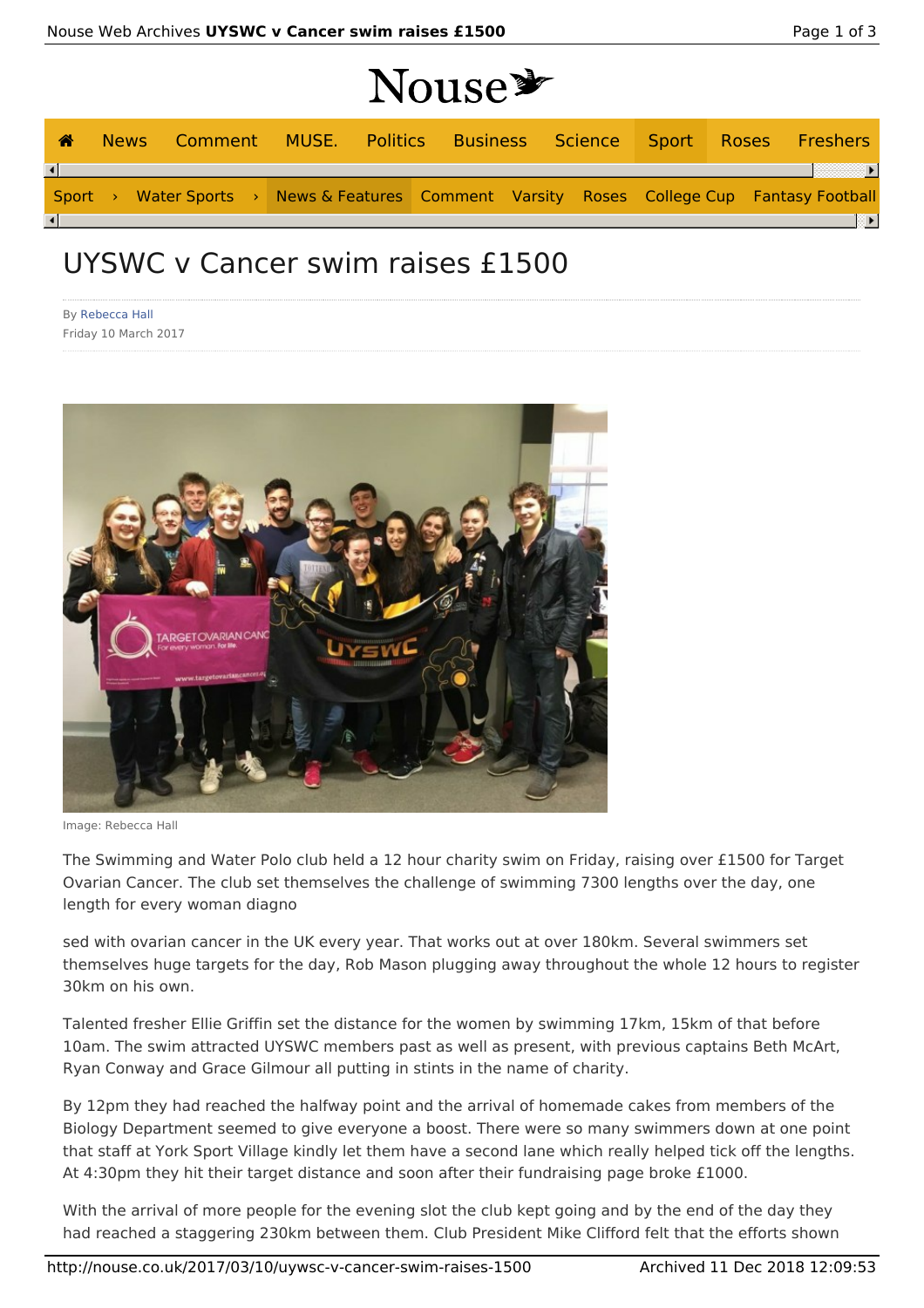by everyone who came along to swim were amazing to witness. "I'd like to thank each and every one of them, with particular mention to the water polo players who may not be used to swimming long distances but who put in brilliant swims regardless."

March is Ovarian Cancer Awareness Month and if anyone is concerned then they can find information about the symptoms on the Target Ovarian Cancer website. The club would like to thank the staff at York Sport Village for facilitating the event and the Village Café for pledging to donate 10p per hot drink sold throughout the day.



## One comment

Nelle

27 Mar '18 at 4:01 am

That in'gthiss perfect for what I need. Thanks!



| Most Read Discussed                                           |                                       |  |  |  |  |  |  |
|---------------------------------------------------------------|---------------------------------------|--|--|--|--|--|--|
| 1. Men's Football 3s fight back to win on Derby Day           |                                       |  |  |  |  |  |  |
| 2. Premier League Round-Up: Gameweek 15                       |                                       |  |  |  |  |  |  |
|                                                               | 3. Zidane the greatest of all time    |  |  |  |  |  |  |
| 4. Mind over Matter: An insight into the psychology of boxing |                                       |  |  |  |  |  |  |
| 5. Women's sport to open and close Roses 2019                 |                                       |  |  |  |  |  |  |
|                                                               | 6. Is lad culture really a bad thing? |  |  |  |  |  |  |

|  | Write for Nouse Sport |  |
|--|-----------------------|--|
|  |                       |  |

Get in touch with the editors

Join the Facebook group

| More in Sport                                        |
|------------------------------------------------------|
| York 'Movember' total revealed                       |
| Premier League Round-Up: Gameweek 15                 |
| Premier League Round-Up: Gameweek 14                 |
| Men's Football 3s fight back to win on Derby Day     |
| Premier League Round-Up: Gameweek 13                 |
| Netball 1s show Roses mettle in front of large crowd |